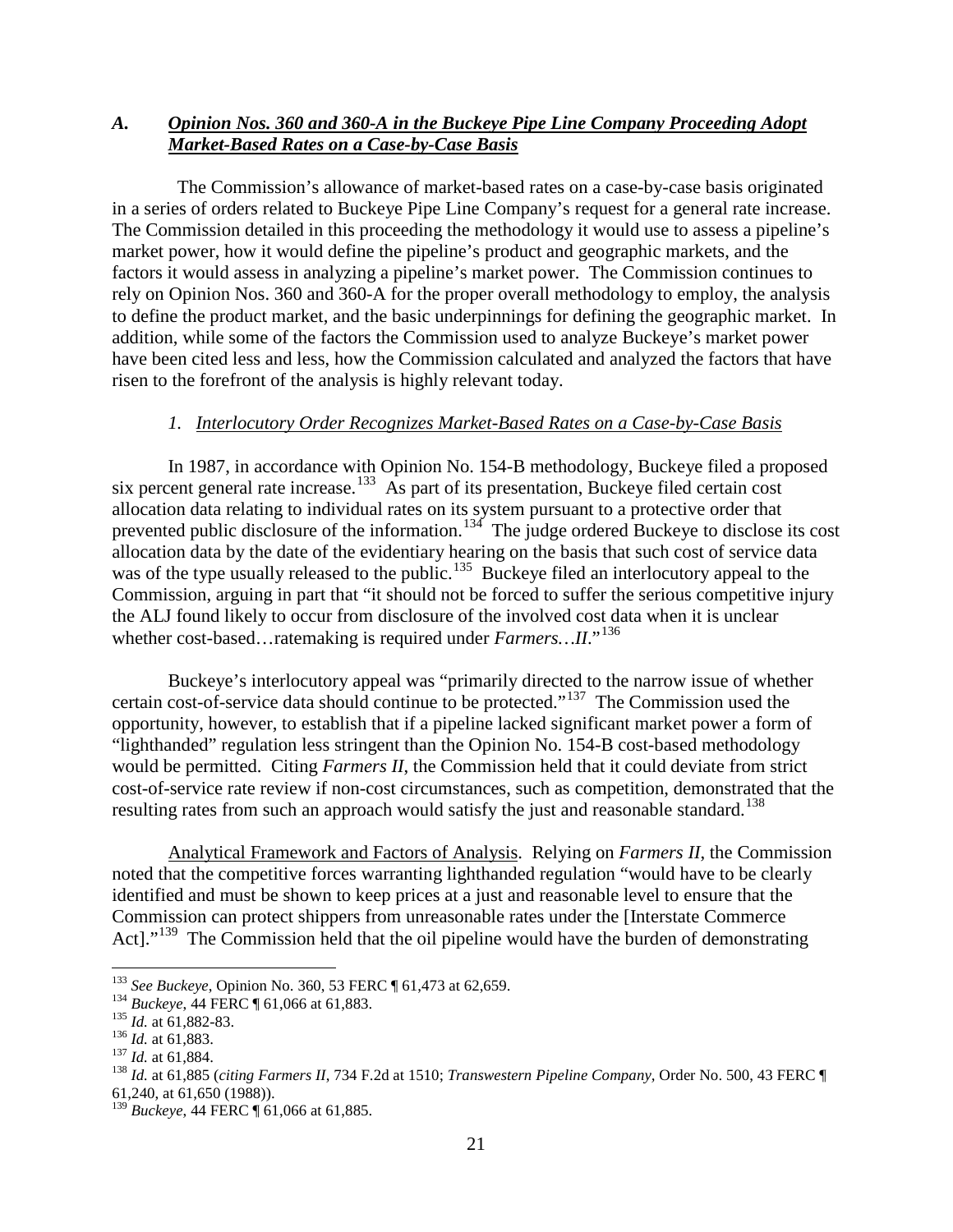that it was entitled to regulation less stringent than cost-based ratemaking.<sup>[140](#page-1-0)</sup> To satisfy that burden the pipeline would have to demonstrate it lacked significant market power in its relevant markets.<sup>141</sup> The Commission noted that an oil pipeline could demonstrate a lack of market power by showing, for instance, that shippers and buyers have sufficient alternatives to the applicant pipeline. $142$ 

The Commission concluded by remanding the proceeding to the judge to evaluate the competitive conditions within the relevant markets and determine whether Buckeye had market power in those markets.<sup>[143](#page-1-3)</sup> Once a determination was made with respect to market power, the findings were to be submitted to the Commission to determine whether the proposed rates should be evaluated under the Opinion No. 154-B cost-based methodology or under a less strict standard. $144$ 

## *2. Interlocutory Order Clarifies and Elaborates on Market-Based Rate Inquiry*

Upon rehearing of the interlocutory order, the Commission clarified and elaborated on several aspects of the required market power analysis. The Commission outlined the particular methodology it would employ and the factors of analysis it would use to assess the pipeline's market power. The Commission's methodology and factors of analysis were largely adopted from those used to assess monopoly power under the antitrust statutes. The basic framework of the analysis articulated remains in place today.

Analytical Framework and Factors of Analysis. The Commission elaborated that its envisioned analysis into an oil pipeline's market power would "to a large extent…mirror the type of inquiry used by courts in evaluating monopoly power."<sup>[145](#page-1-5)</sup>

In determining whether such power exists, it is necessary to define the relevant market, which is normally identified in terms of the products affected and geographic market dimensions. Once the relevant market has been determined, monopoly power can be proven by actual exercise of control over prices or exclusion of competition (limitations on this power by regulatory agencies is also relevant), or in the absence of actual exercise of control or exclusion of competition, by evidence of an ability to control prices or exclude competition. Factors considered here include market share…economies of scale, competitor size and performance, entry barriers, pricing practices, market stability, and other considerations. From this it can be seen that, absent a clear case of actual control of prices or exclusion of competition, the determination as to whether monopoly power exists in any given case can involve weighing a myriad of factors.<sup>[146](#page-1-6)</sup>

- <span id="page-1-2"></span>
- <span id="page-1-4"></span><span id="page-1-3"></span>

<span id="page-1-1"></span><span id="page-1-0"></span><sup>1&</sup>lt;sup>40</sup> *Id.* at 61,886.<br>
<sup>142</sup> *Id.*<br>
<sup>142</sup> *Id.*<br>
<sup>143</sup> *Buckeye*, 44 FERC ¶ 61,066 at 61,886.<br>
<sup>145</sup> *Buckeye*, 45 FERC ¶ 61,046 at 61,162.<br>
<sup>146</sup> *Id.* at 61,162-63.

<span id="page-1-5"></span>

<span id="page-1-6"></span>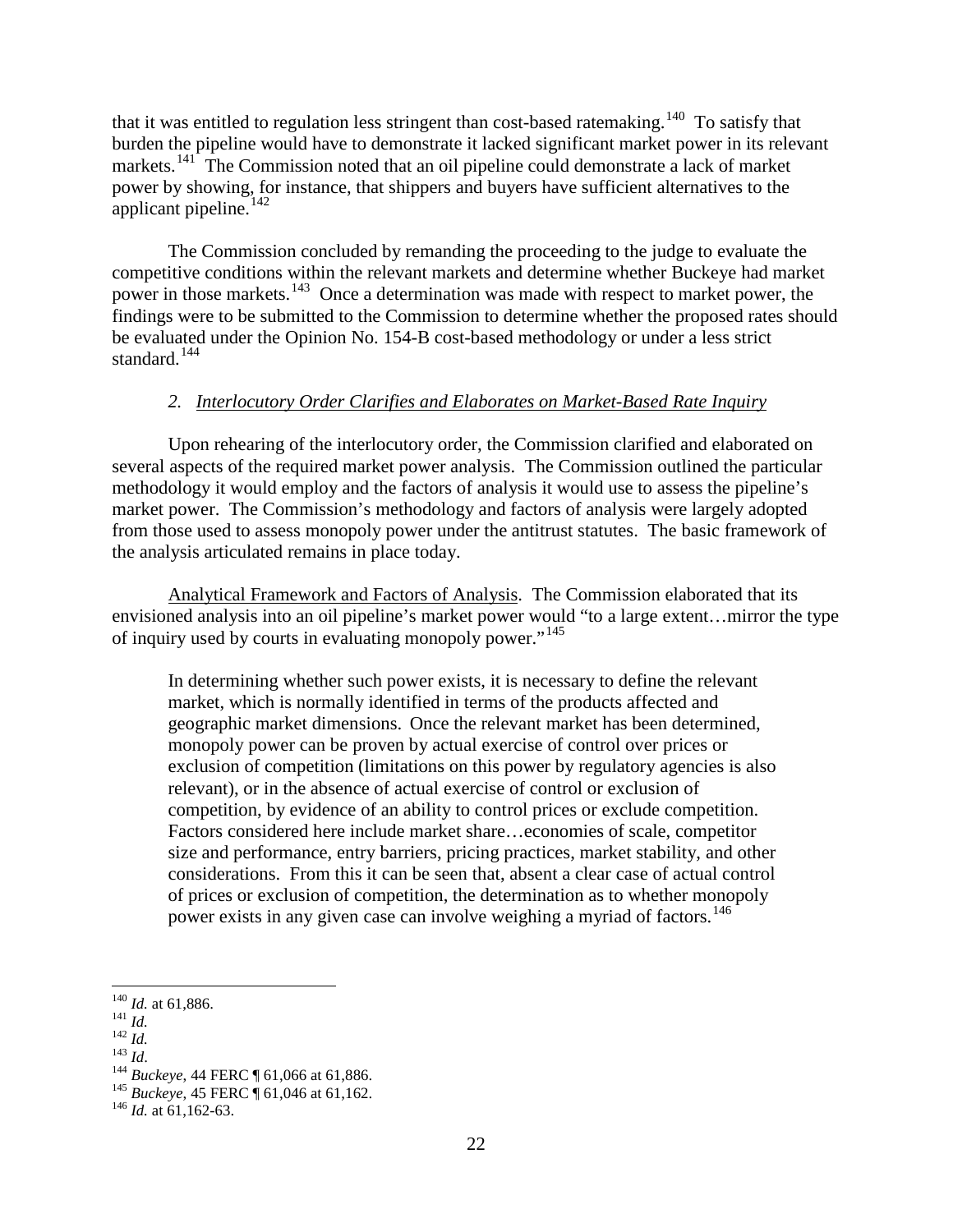The Commission posited that its list of factors to determine market power "is illustrative of the types of evidence that the parties may submit in attempting to address the issue of market power."[147](#page-2-0) The Commission also noted the factors considered by the DOJ in its report on Oil Pipeline Deregulation may be relevant to the analysis. These included "the number and size of pipeline carriers or alternate suppliers in the relevant market (such data was used to calculate a Herfindahl-Hirschman index), the cost of truck transportation between geographic markets, the presence of excess capacity on a regulated pipeline in question, and the potential for certain competitors to increase sales."[148](#page-2-1)

On rehearing, the Commission clarified that it envisioned a monopoly power type inquiry would be conducted. The basic framework, which remains in place today, called for the pipeline's product and geographic markets to be defined and then the market power in those defined markets to be analyzed through the assessment of certain factors. The Commission also listed numerous factors it would find persuasive in making that assessment. Ultimately, the inquiry the Commission required was a determination on whether the pipeline actually controls prices or excludes competition in a market area, or has the ability to control prices or exclude competition in a market area.

## *3. Opinion No. 360 Establishes the Market Based Rate Inquiry*

In Opinion No. 360, the Commission put its case-by-case approach to practical use. This resulted in the Commission's first rulings on how to determine the proper product and geographic markets, and how the factors to assess market power in those defined markets would be calculated and weighed.

On February 12, 1990, the judge issued the initial decision finding that Buckeye lacked significant market power in all twenty-two of the markets in which it provided transportation services.<sup>[149](#page-2-2)</sup> On exceptions, the Commission affirmed the conclusion that Buckeye lacked significant market power in fifteen markets. But, the Commission found four markets in which Buckeye had significant market power, reversed because of inadequate evidence as to the New York market, and held two others were inappropriate for consideration because Buckeye had no tariff on file to serve those markets.<sup>150</sup>

Analytical Framework and Factors of Analysis. In evaluating the evidence presented at the hearing and the judge's findings on Buckeye's market power, the Commission first defined the applicant pipeline's product and geographic markets.[151](#page-2-4) The Commission held that "before market power may be assessed, the relevant product and geographic markets must be defined. $152$ 

<span id="page-2-1"></span><span id="page-2-0"></span><sup>147</sup> *Id.* at 61,163 n.20. <sup>148</sup> *Id.* at 61,163 n.21.

<span id="page-2-4"></span><span id="page-2-3"></span><span id="page-2-2"></span><sup>&</sup>lt;sup>149</sup> *Buckeye*, Opinion No. 360, 53 FERC ¶ 61,473 at 62,658-59.<br><sup>150</sup> *Id.* at 62,659, 62,674.<br><sup>151</sup> *Id.* at 62,663.<br><sup>152</sup> *Id* 

<span id="page-2-5"></span>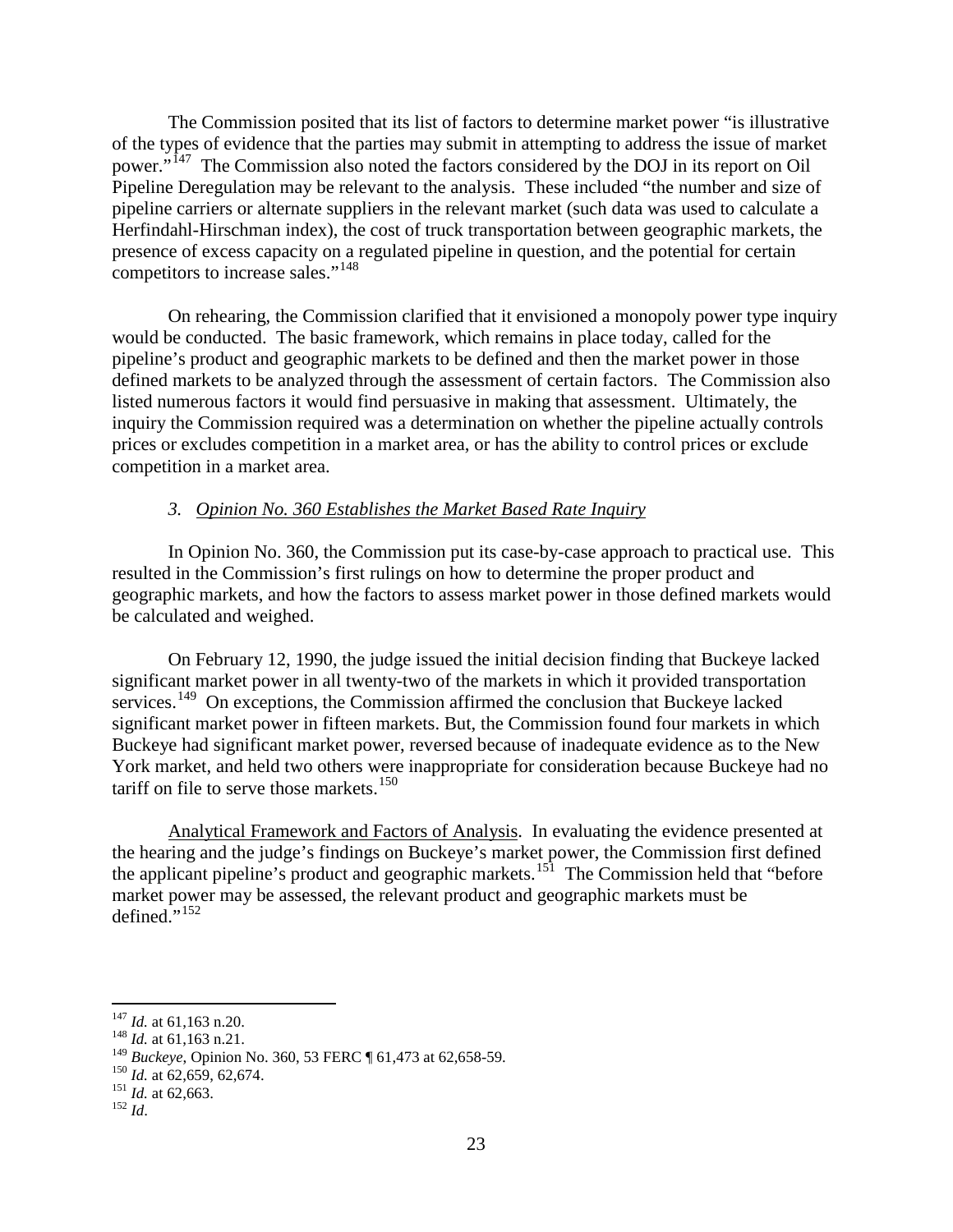The Commission then used as an initial screen the HHI calculations of market concentration in the pipeline's relevant markets calculated by Trial Staff.<sup>[153](#page-3-0)</sup> Markets with extremely low HHI numbers were subjected to less scrutiny.<sup>[154](#page-3-1)</sup> For all other markets, the Commission weighed a myriad of factors, including "the potential entry of competitors into the market, available transportation alternatives, market share, availability of excess capacity," and the presence of large buyers able to use their own market power to exert downward pressure on transportation rates.<sup>[155](#page-3-2)</sup> The Commission then concluded whether, on balance, those factors established that Buckeye had significant market power in any particular market that required continued close regulatory oversight of its rates.<sup>156</sup>

The Commission has retained this overall methodological framework, which defines the product and geographic markets and then assesses certain factors of market power in those defined markets. The use of market concentration numbers alone as an initial screen, however, is not used in the current Commission analysis. Instead, the Commission analyzes every market, but uses both the market share and market concentration statistics as the primary factors it will cite to in its analysis.

Product Market. The judge found that the relevant product market was the transportation of all refined pipeline petroleum products.<sup>[157](#page-3-4)</sup> An intervenor, the Air Transport Association, contended that the relevant product market should be differentiated into jet fuel, gasoline, and fuel oil markets because they are separate products that cannot be substituted for one another as to end use. $158$ 

The Commission held that the appropriate inquiry to determine the product market is whether products are substitutes for one another and whether their prices move together.<sup>[159](#page-3-6)</sup> If they are substitutes, those products are properly within the same product market.<sup>160</sup> The Commission found that the ease of substitution between petroleum products both in their transportation and production, even if not in end use, showed that the relevant product market was the transportation of all refined petroleum products, not the transportation of specific differentiated products.<sup>161</sup>

The Commission noted that the "substitution of the transportation of one petroleum product for the transportation of another petroleum product is nearly universal among pipelines."<sup>[162](#page-3-9)</sup> Further, as to production, refiners of petroleum products can switch their production mix in response to an increase in the price of one as compared to the other, which causes their prices to move together.<sup>[163](#page-3-10)</sup> For example, an increase in the price of jet fuel as compared to gasoline will cause a switch to produce more jet fuel, decreasing the supply of

<span id="page-3-10"></span>

<span id="page-3-1"></span><span id="page-3-0"></span><sup>153</sup> *Id.*<br>
154 *Buckeye*, Opinion No. 360, 53 FERC ¶ 61,473 at 62,663.<br>
155 *Id.*<br>
157 *Id.*<br>
158 *Id.* at 62,663-64.

<span id="page-3-3"></span><span id="page-3-2"></span>

<span id="page-3-4"></span>

<span id="page-3-6"></span><span id="page-3-5"></span><sup>&</sup>lt;sup>159</sup> *Buckeye*, Opinion No. 360, 53 FERC ¶ 61,473 at 62,664.<br><sup>160</sup> *Id.* 161 *Id.* 162 *Id.* 162 *Id.* 163 *Id*.

<span id="page-3-7"></span>

<span id="page-3-9"></span><span id="page-3-8"></span>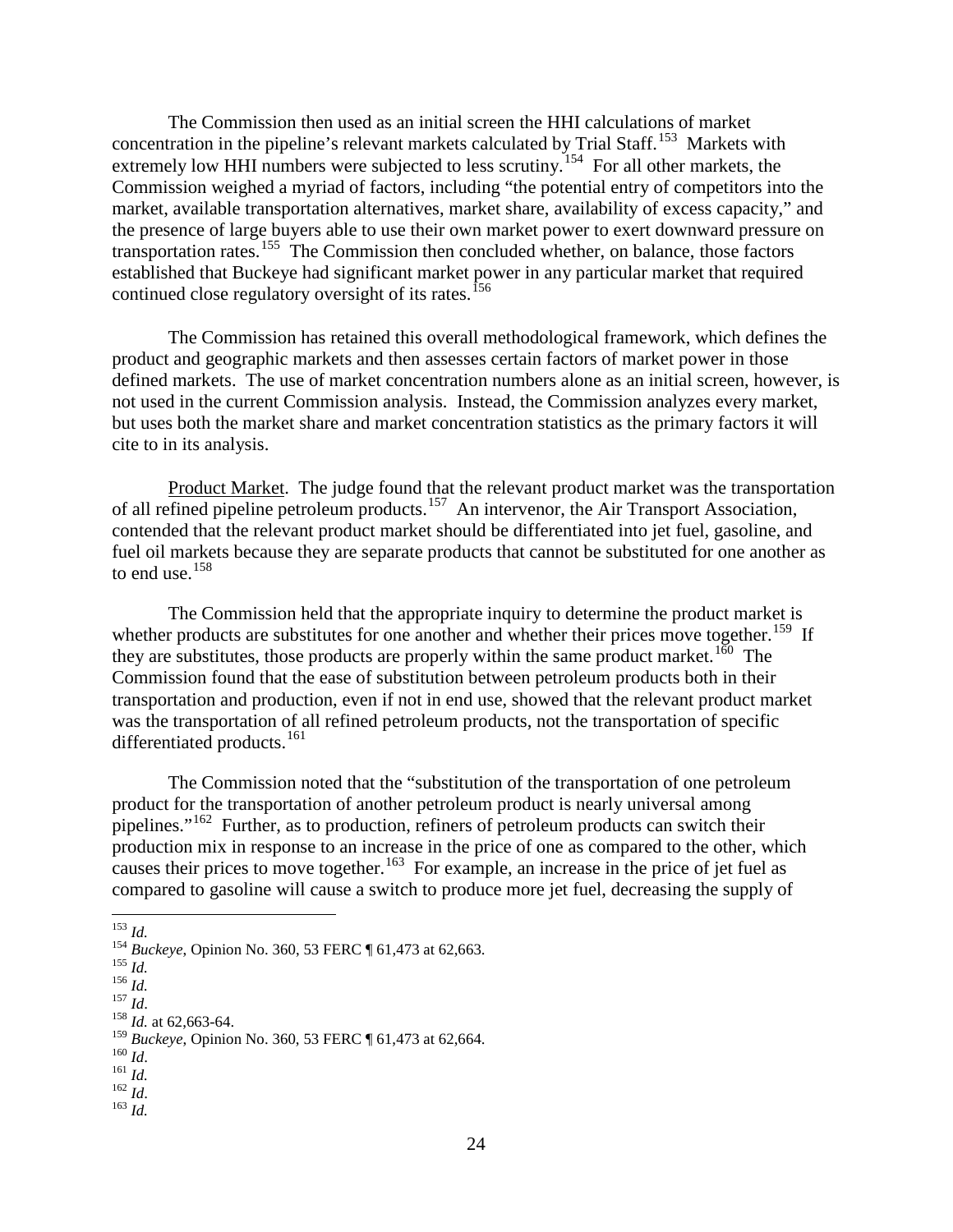gasoline, causing the price of gasoline to also increase.<sup>164</sup> Therefore, the Commission concluded that all petroleum products were substitutes for each other in transportation and production, even if not in use, and defined the product market as the transportation of all refined pipelineable petroleum products. The Commission's analysis in this case for determining the product market and proper substitutes applies today.

Geographic Market and Alternative Sources of Transportation. In addition to defining the products the pipeline transports, it is also necessary to define the geographic area in which the pipeline transports those products in order to measure market power. The judge in *Buckeye*  determined that the relevant BEAs, including all supplies of transportation from all origins to those areas, would serve as the geographic market.<sup>[165](#page-4-1)</sup> "BEAs are geographic regions" surrounding major cities that are intended to represent areas of actual economic activity."<sup>166</sup>

The Air Transport Association contended that the relevant geographic markets should be the individual airports to which Buckeye transported jet fuel.<sup>[167](#page-4-3)</sup> The Commission outlined the purpose of defining the geographic market, and adopted the process for making that determination that was utilized by Trial Staff. The Commission held that the primary purpose in defining the geographic market "is to identify an area in which the price of the relevant product is largely determined by the buyers and sellers within the area."<sup>[168](#page-4-4)</sup> That is, the goal is to identify the area around the pipeline's terminal where viable competition exists and include alternative suppliers within that area in the market power analysis. The Commission found that a hypothetical price increase in the relevant product (the threshold price increase) "is used to estimate the ability of buyers to avoid the price increase by purchasing the same product from sellers in other areas."<sup>[169](#page-4-5)</sup> The process for defining the geographic area, as testified by Trial Staff witness Dr. Ogur and approved by the Commission, was as follows:

In his analysis Dr. Ogur assumed a threshold price increase in [a proposed] geographic area. He then looked for evidence that buyers could travel to sellers in other areas and for evidence that sellers in other areas could ship into the area in question. If buyers can avoid a price increase in either manner, then the geographic market must be expanded to include the other area of competing sellers. The process is repeated until a geographic market is defined within which the price increase can be profitably imposed on buyers.<sup>[170](#page-4-6)</sup>

The threshold price increase Dr. Ogur used was an increase of 0.5 cents/gallon (which amounted to a 40 percent price increase over Buckeye's average transportation rate).<sup>[171](#page-4-7)</sup> Dr. Ogur concluded, and the Commission agreed, that a BEA was a reasonable approximation of the relevant geographic market for the delivered product and was the smallest geographic area that

<span id="page-4-1"></span><span id="page-4-0"></span><sup>&</sup>lt;sup>164</sup> *Buckeye*, Opinion No. 360, 53 FERC ¶ 61,473 at 62,664.<br><sup>165</sup> *Id.* at 62,661 n.13.<br><sup>167</sup> *Id.* at 62,665.<br><sup>168</sup> *Id.*<br><sup>169</sup> *Buckeye*, Opinion No. 360, 53 FERC ¶ 61,473 at 62,665.

<span id="page-4-2"></span>

<span id="page-4-4"></span><span id="page-4-3"></span>

<span id="page-4-7"></span>

<span id="page-4-6"></span><span id="page-4-5"></span><sup>169</sup> *Buckeye*, Opinion No. 360, 53 FERC ¶ 61,473 at 62,665. <sup>170</sup> *Id.* <sup>171</sup> *Buckeye Pipe Line Co., L.P.*, 50 FERC ¶ 63,011, at 65,049 (1990) (Initial Decision); *see also Enterprise TE Products*, 141 FERC ¶ 63,020 at P 195.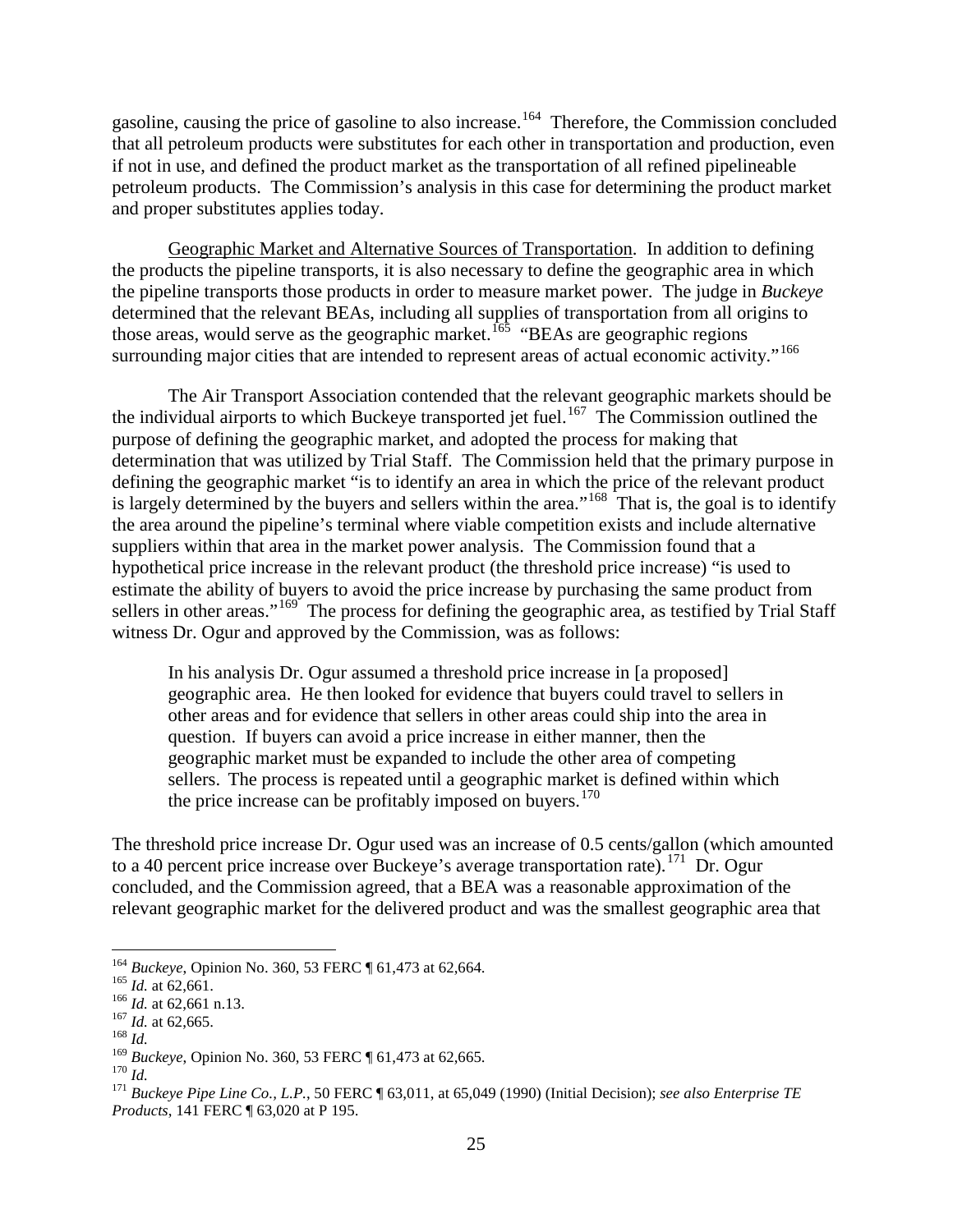seemed reasonable.<sup>[172](#page-5-0)</sup> The Commission found that it was not reasonable to have an area smaller than a BEA because viable competition to the pipeline existed within the BEAs. Specifically, buyers could avoid a hypothetical threshold price increase of 0.5 cents/gallon through the presence of competitive trucking shipments that existed within the BEAs.<sup>[173](#page-5-1)</sup>

Therefore, the Commission in *Buckeye* provided that the underlying goal in defining the geographic market is to identify viable competitive alternatives to a pipeline. The process of identifying those viable alternatives through a cost comparison utilizing a hypothetical price increase has undergone some change. The amount of the threshold price increase has been a matter of significant contention. Further, as detailed throughout this introduction, the Commission has limited the circumstances when a detailed price test is required.

Ability to Increase Price as Threshold for Market Power. After addressing the relevant geographic market, the Commission in *Buckeye* turned to the appropriate methodology for measuring market power within the defined product and geographic market. The judge held, and the parties agreed, that "market power is the ability to raise price above the competitive level for a significant time period."<sup>[174](#page-5-2)</sup> The judge further defined significant market power "as the ability to control market price by sustaining at least a 15-percent real price increase, without losing sales, for a period of at least two years."<sup>[175](#page-5-3)</sup> The parties generally agreed that this standard was acceptable as a minimum requirement for finding significant market power.<sup>[176](#page-5-4)</sup> The Commission held this definition of market power was "adequate in this proceeding."<sup>177</sup>

The Commission further held that the relevant price to be considered in determining whether Buckeye could profitably increase its transportation prices above the competitive level was the "delivered product price," which includes "all transportation costs and the product price from the source." $178$ 

Because shippers or customers in the destination market often have the option of switching away from purchasing transportation into the market, and, instead, purchasing the delivered product itself, suppliers of transportation must compete with suppliers of the delivered product….Therefore, any market power that might be exercised by transportation suppliers can be limited by delivered product suppliers who provide both product and transportation.<sup>[179](#page-5-7)</sup>

Buckeye had never increased its rates by more than 15 percent over a two year period however.<sup>[180](#page-5-8)</sup> And no party attempted to show that Buckeye had (or did not have) the ability to do so in its defined product and geographic markets. The 15 percent increase in price used in *Buckeye* as the definition of a price increase that equates to market power has been used by the

<span id="page-5-2"></span>

<span id="page-5-3"></span>

<span id="page-5-5"></span><span id="page-5-4"></span>

<span id="page-5-1"></span><span id="page-5-0"></span><sup>&</sup>lt;sup>172</sup> Buckeye, Opinion No. 360, 53 FERC ¶ 61,473 at 62,665.<br><sup>173</sup> Id.<br><sup>174</sup> Id. at 62,666.<br><sup>175</sup> Id. A "real" price increase is one adjusted for inflation.<br><sup>176</sup> Id.<br><sup>176</sup> Id.<br><sup>176</sup> Buckeye, Opinion No. 360, 53 FERC ¶ 61,

<span id="page-5-7"></span><span id="page-5-6"></span>

<span id="page-5-8"></span>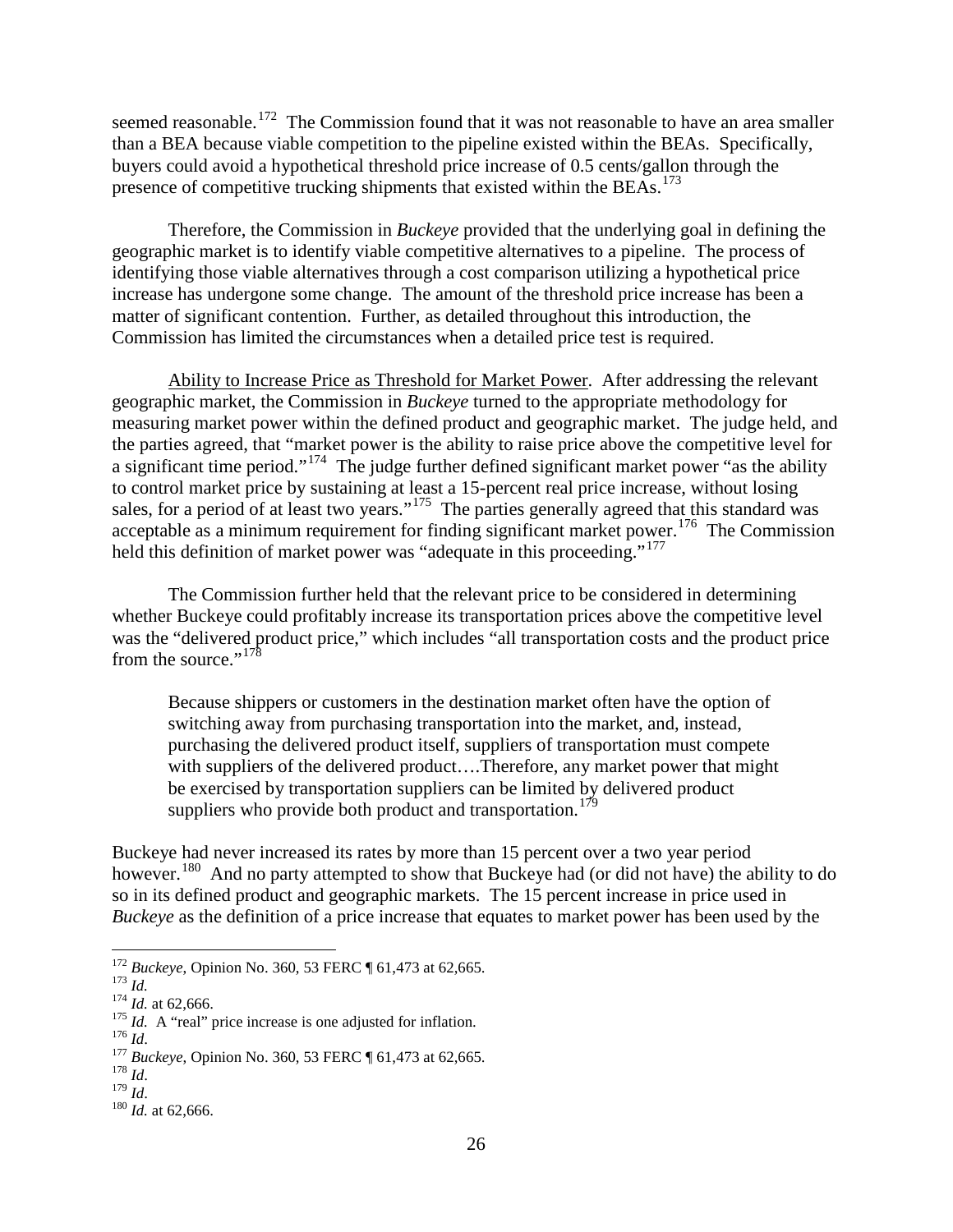Commission as a permissible range to use when comparing a hypothetical threshold increase in the competitive price to possible alternative sources of transportation. [181](#page-6-0)

Market Power Statistics (Market Concentration and HHI). In *Buckeye*, the Commission addressed the factors it would use in its analysis and their parameters. In analyzing market power, the judge identified market concentration as one of the factors to be considered.<sup>182</sup> The judge acknowledged the HHI<sup>[183](#page-6-2)</sup> as a preliminary threshold measure of market concentration, but stated that the number and type of true economic alternatives were his paramount consideration.[184](#page-6-3) Trial Staff and the Air Transport Association urged the Commission to more strongly consider market concentration and the HHI in determining Buckeye's market power.<sup>185</sup>

The Commission first explained that "[m]arket concentration is a function of the number of firms in a market and their respective market shares, and HHIs are an appropriate and widely used measure of market concentration."<sup>186</sup> The Commission determined that the proper method to calculate HHIs in this case was the method used by Trial Staff, which was based on delivery data, "*e.g.*, deliveries into each BEA...."<sup>[187](#page-6-6)</sup> At this time, the Commission declined the invitation to give the factor more weight or base the market power analysis primarily on market concentration however. [188](#page-6-7) The Commission reiterated that the HHI is a useful factor in determining market power, however, because it provides useful information about the degree of concentration in a market and where on the competitive spectrum that market likely lies.<sup>[189](#page-6-8)</sup>

The Commission also noted that a high HHI raised concerns of cooperative, noncompetitive behavior. In highly concentrated markets, the Commission observed that the pricing behavior of firms would directly impact the positions of their competitors, and firms would weigh the likely responses of their rivals before changing prices.<sup>190</sup>

Therefore, the Commission determined that the analysis it would employ in evaluating Buckeye's market power would examine relevant BEAs as the geographic market, the transportation of refined pipeline petroleum products as the product market, and it would not elevate one particular factor over the others in the analysis, but instead analyze all factors under a balanced approach.

Analysis of Particular Markets. Most of the markets in *Buckeye* were uncontested and not discussed.<sup>[191](#page-6-10)</sup> In applying its analysis to the contested markets, the factors the Commission relied on included market concentration, market share, competition from alternative

<span id="page-6-2"></span>

<span id="page-6-1"></span><span id="page-6-0"></span><sup>&</sup>lt;sup>181</sup> See Mobil, 133 FERC ¶ 61,192 at P 24.<br><sup>182</sup> Buckeye, Opinion No. 360, 53 FERC ¶ 61,473 at 62,665.<br><sup>183</sup> The HHI is calculated by summing the squares of the individual market shares of all the market participants. *S* e.g., Williams, Opinion No. 391, 68 FERC  $\P$  61,136 at 61,661.<br><sup>184</sup> Buckeye, Opinion No. 360, 53 FERC  $\P$  61,473 at 62,666-67.<br><sup>185</sup> Id. at 62,667.<br><sup>186</sup> Id. at 62,667 n.45.<br><sup>187</sup> Id. at 62,667.<br><sup>188</sup> Id. at 62,667.

<span id="page-6-3"></span>

<span id="page-6-4"></span>

<span id="page-6-5"></span>

<span id="page-6-6"></span>

<span id="page-6-8"></span><span id="page-6-7"></span><sup>189</sup> *Buckeye*, Opinion No. 360, 53 FERC ¶ 61,473 at 62,667.

<sup>190</sup> *Id.* at 62,668-69.

<span id="page-6-10"></span><span id="page-6-9"></span><sup>191</sup> *Id.* at 62,669.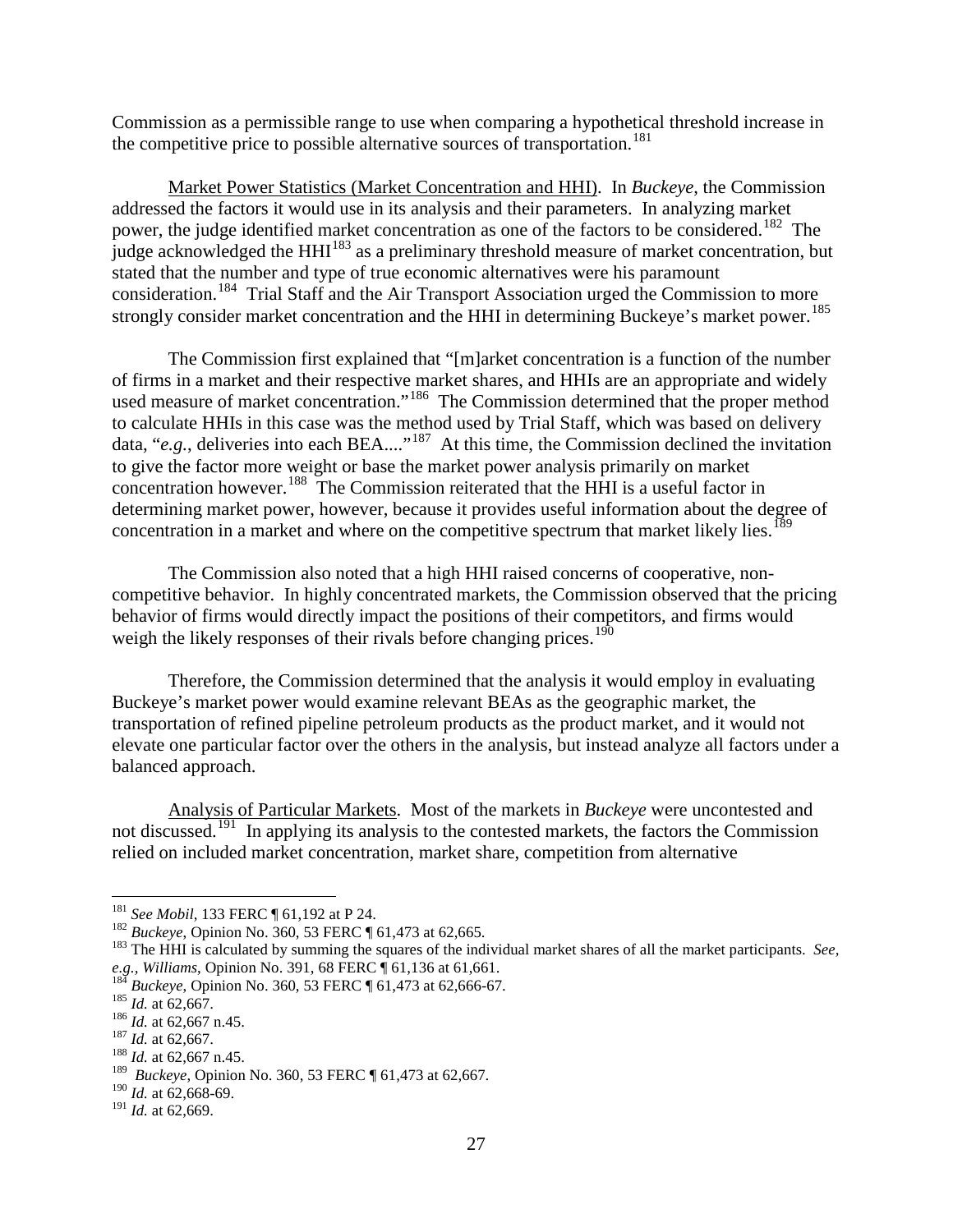transportation like barges or trucks, large buyers that might have leverage to exert downward pressure on prices, and excess transportation capacity within the market.<sup>[192](#page-7-0)</sup>

For example, in the Pittsburgh BEA, Buckeye faced competition from barges, a large buyer in USAir that purchased sixty-five percent of the product transported to the Pittsburgh airport, a significant amount of excess capacity above total deliveries, and potential competitive entry from trucking firms.<sup>[193](#page-7-1)</sup> The Commission concluded:

[Trial Staff]...calculated an HHI of 2102 for Pittsburgh. This HHI suggests a degree of market concentration that, when considered with Buckeye's 43.7 percent market share, makes the decision with respect to this market a close call. However, after considering the nature and quality of the transportation alternatives relied on by the ALJ and the amount of excess capacity in the market, we conclude that Buckeye does not have significant market power in the Pittsburgh BEA.<sup>[194](#page-7-2)</sup>

Of note in the Columbus BEA, the Commission held that the competition Buckeye faced from a privately owned pipeline that served only its owners was relevant to the market power analysis.<sup>[195](#page-7-3)</sup> In that market, even though the HHI was calculated to be 3051, the Commission found a lack of market power from Buckeye's market share of 28.5 percent; the existence of excess capacity; competition from trucking, barging, and the proprietary pipeline; and the presence of a large buyer.<sup>[196](#page-7-4)</sup>

The Commission found that Buckeye had market power in four of its markets. In those markets, generally the market share and HHI numbers were extremely high, and there was a lack of competition in fact or through potential entrants.<sup>197</sup> For instance, in the Cleveland BEA, the HHI was calculated to be in the range of 2400 to 5976, with a market share by Buckeye of 75.7 percent.<sup>[198](#page-7-6)</sup> In the Rochester BEA, the HHI was calculated at 5378 with a 71.3 percent market share by Buckeye, and there were no potential entrants that could enter the market at a reasonable cost.<sup>[199](#page-7-7)</sup>

Viewed from a purely market share and market concentration perspective, the Commission found Buckeye had market power in a market when the HHI was above 2500 and

<span id="page-7-0"></span><sup>&</sup>lt;sup>192</sup> *Id.* at 62,669-70. The Commission measured "excess capacity" by comparing total transportation capacity to total deliveries into the market. *Id.* at 62,670.

<span id="page-7-1"></span><sup>193</sup> *Id.* at 62,669.

<span id="page-7-2"></span><sup>&</sup>lt;sup>194</sup> *Buckeye*, Opinion No. 360, 53 FERC ¶ 61,473 at 62,669. For context regarding the HHI, under the DOJ Merger Guidelines, if an HHI is less than 1000, the market is viewed as competitive. *Id.* at 62,667 n.46. If the HHI exceeds 1800, the guidelines find that significant market power may be exercised, and the DOJ will examine entry conditions and other factors to determine whether a proposed merger is likely to increase market power. *Id.* Trial Staff in the Buckeye case recommended the use of an 1800 threshold, consistent with the approach suggested in the DOJ Merger Guidelines and the approach taken by the Commission in natural gas pipeline cases. *Id.*

<sup>195</sup> *Buckeye*, Opinion No. 360, 53 FERC ¶ 61,473 at 62,670-71.

<span id="page-7-4"></span><span id="page-7-3"></span><sup>196</sup> *Id.* at 62,671.

<sup>197</sup> *Id.* at 62,671-73.

<span id="page-7-6"></span><span id="page-7-5"></span><sup>198</sup> *Id.* at 62,671.

<span id="page-7-7"></span><sup>199</sup> *Id.* at 62,672.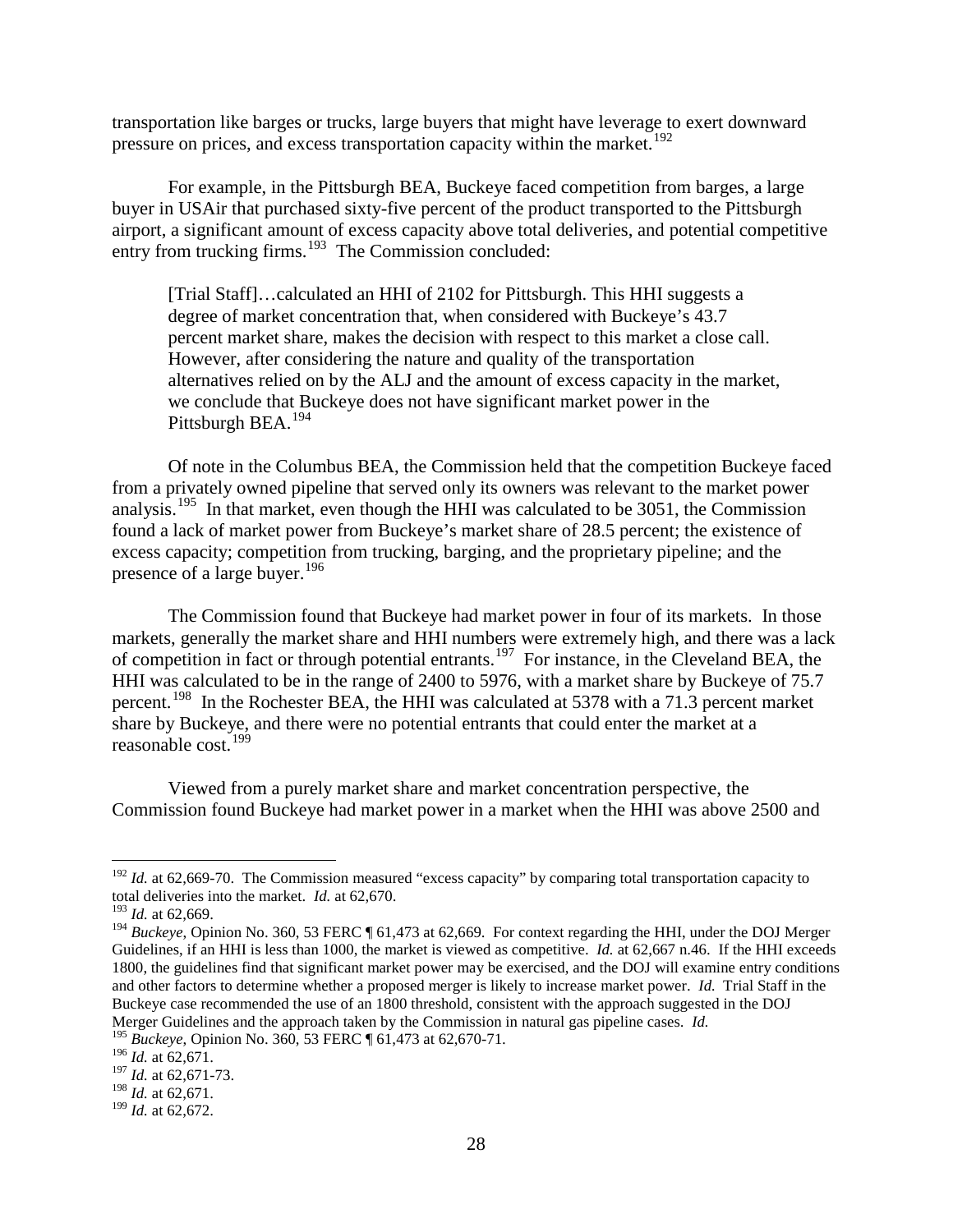market share was in excess of 50 percent.<sup>[200](#page-8-0)</sup> Likewise, from only a market share and market concentration perspective, the Commission generally found Buckeye did not have market power in markets where the HHI was below 2500 and market share was less than 45 percent.<sup>[201](#page-8-1)</sup> However, as noted, the Commission found a lack of market power in the Columbus BEA where the HHI was 3051 because other mitigating factors were present.<sup>[202](#page-8-2)</sup> Therefore, from a market power statistic perspective, HHIs above 2500 accompanied by market shares close to 50 percent were found to be indicative of market power. Those numbers along with the absence of other mitigating factors, such as a lack of excess capacity or lack of large buyers, led the Commission to a finding of market power.

Form of Lighthanded Regulation. After making its determination on Buckeye's market power in its various markets, the Commission adopted Buckeye's proposal for lighthanded regulation. In markets where Buckeye lacked market power, the Commission allowed Buckeye to charge rates it could negotiate in the market, but provided price caps and monitoring requirements.<sup>[203](#page-8-3)</sup> This is the only proceeding to date where the Commission has conditioned its allowance of market-based rates with price caps or monitoring requirements. The Commission remanded the proceeding to the judge to determine the just and reasonable baseline rate in markets where Buckeye had significant market power.<sup>[204](#page-8-4)</sup>

- Cleveland (HHI unclear, but calculated from 2400 to 5976; market share 75.7 percent);
- Rochester (HHI 5378; market share 71.3 percent);
- Syracuse-Utica (HHI 4783; market share 68.4 percent);
- 

- Pittsburgh (HHI 2102; market share 43.7 percent);
- Indianapolis (HHI unclear, but calculated from 1400 to 4678; market share 2 percent);
- Detroit (HHI unclear, but calculated from 1600 to 2252; market share 38.5 percent);
- 
- <span id="page-8-3"></span>

<span id="page-8-0"></span> <sup>200</sup> *Buckeye*, Opinion No. 360, 53 FERC ¶ 61,473 at 62,671-73. The particular statistics the Commission relied on to find significant market power in the BEA markets were:

<span id="page-8-1"></span><sup>•</sup> Binghampton-Elmira (HHI 3401; market share 50.2 percent).<br><sup>201</sup> *Id.* at 62,669-71. The particular statistics the Commission relied on to find a lack of significant market power in the BEA markets were:

<span id="page-8-2"></span><sup>•</sup> Columbus (HHI 3051; market share 28.5 percent).<br><sup>202</sup> *Id.* at 62,670-71.<br><sup>202</sup> In markets where Buckeye did not have market power, it was subject to a 15 percent real price increase cap over every two year period (which was the same threshold adopted as the definition of market power). *Buckeye*, Opinion No. 360, 53 FERC ¶ 61,473 at 62,675, 62,680-81. It was also required to provide justification for certain increases below the cap in those markets. *Id.* In markets where Buckeye did have significant market power it was required to decrease its rates when there was "any average decrease in rates" in markets where it did not have significant market power. *Id.* at 62,682-83. And if Buckeye's rates in markets where it did not have significant market power increased on average by some percentage, it would be permitted to increase rates in markets where it did have significant market power by that average percentage increase. *Id.* The Commission also required Buckeye to submit annual reports detailing price and revenue changes to monitor Buckeye's market power, and the lighthanded regulation was accepted for a limited three-year time frame. *Id.* at 62,684-85. Subsequently, the Commission discontinued Buckeye's experimental market-based rate program, but for those markets that were found competitive in Opinion No. 360, Buckeye was permitted to maintain market-based rates in those markets without requalifying. *Buckeye Pipe Line Co., L.P.*, 142 FERC ¶ 61,140, at P 13 (2013). Buckeye has since applied for market-based rates in the New York City market, which the Commission set for hearing. *Buckeye Pipeline Co., L.P.*, 142 FERC ¶ 61,162 (2013). 204 *Buckeye*, Opinion No. 360, 53 FERC ¶ 61,473 at 62,685.

<span id="page-8-4"></span>